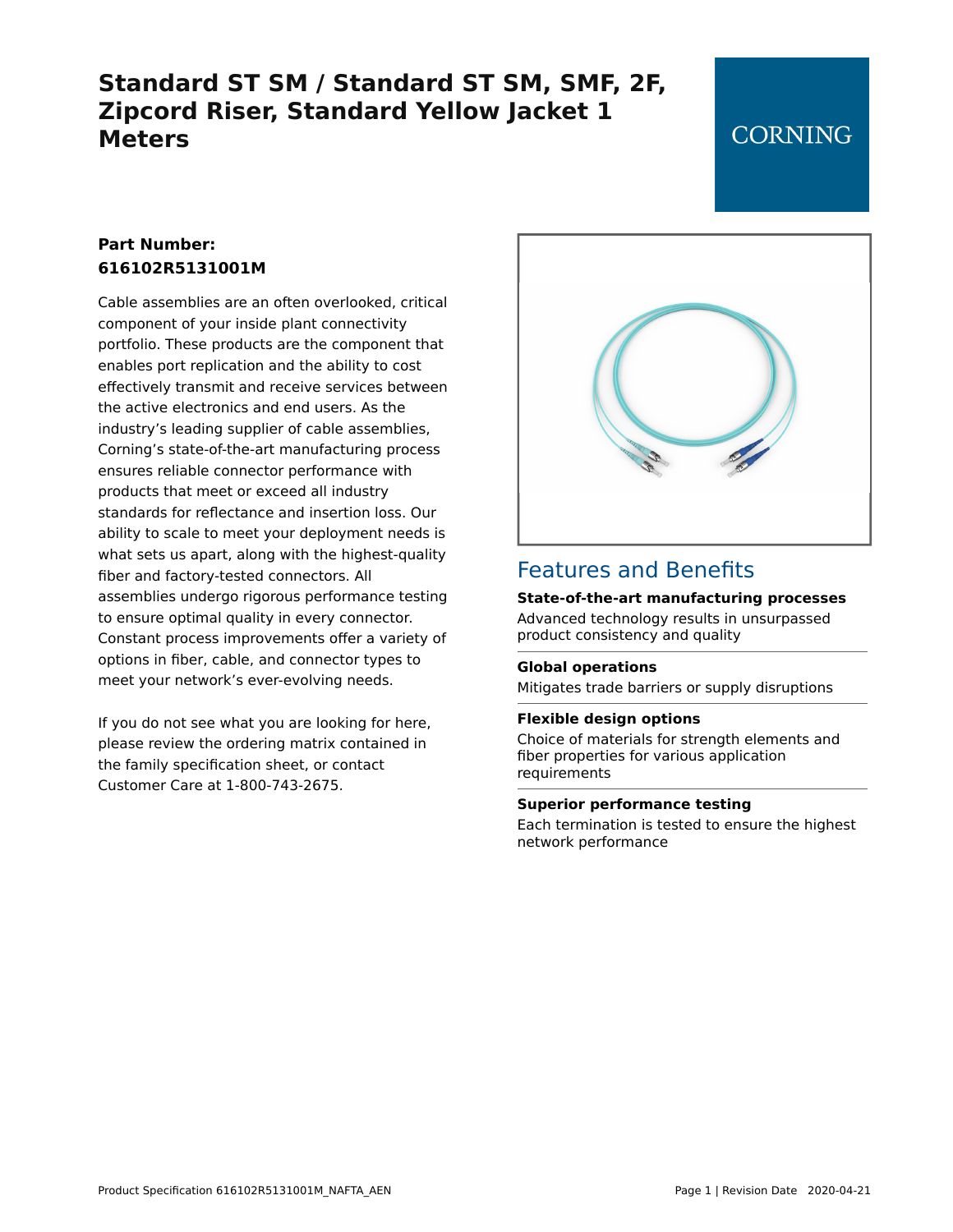# **Standard ST SM / Standard ST SM, SMF, 2F, Zipcord Riser, Standard Yellow Jacket 1 Meters**

### **Specifications**

| <b>General Settings</b>  |           |
|--------------------------|-----------|
| Unit of Measure          | Meters    |
| <b>Product Category</b>  | 2 Fiber   |
|                          |           |
| <b>Furcation A</b>       |           |
| Outer Diameter           | 2.9mm     |
|                          |           |
| <b>Connector A</b>       |           |
| Connector                | <b>ST</b> |
| <b>Connector Pairing</b> | Simplex   |
| Connector Keying         | Non-Keyed |
| Color                    | Standard  |
|                          |           |
| <b>Furcation B</b>       |           |
| Outer Diameter           | 2.9mm     |
|                          |           |
| <b>Connector B</b>       |           |
| Connector                | <b>ST</b> |
| <b>Connector Pairing</b> | Simplex   |
| Connector Keying         | Non-Keyed |
| Color                    | Standard  |
|                          |           |